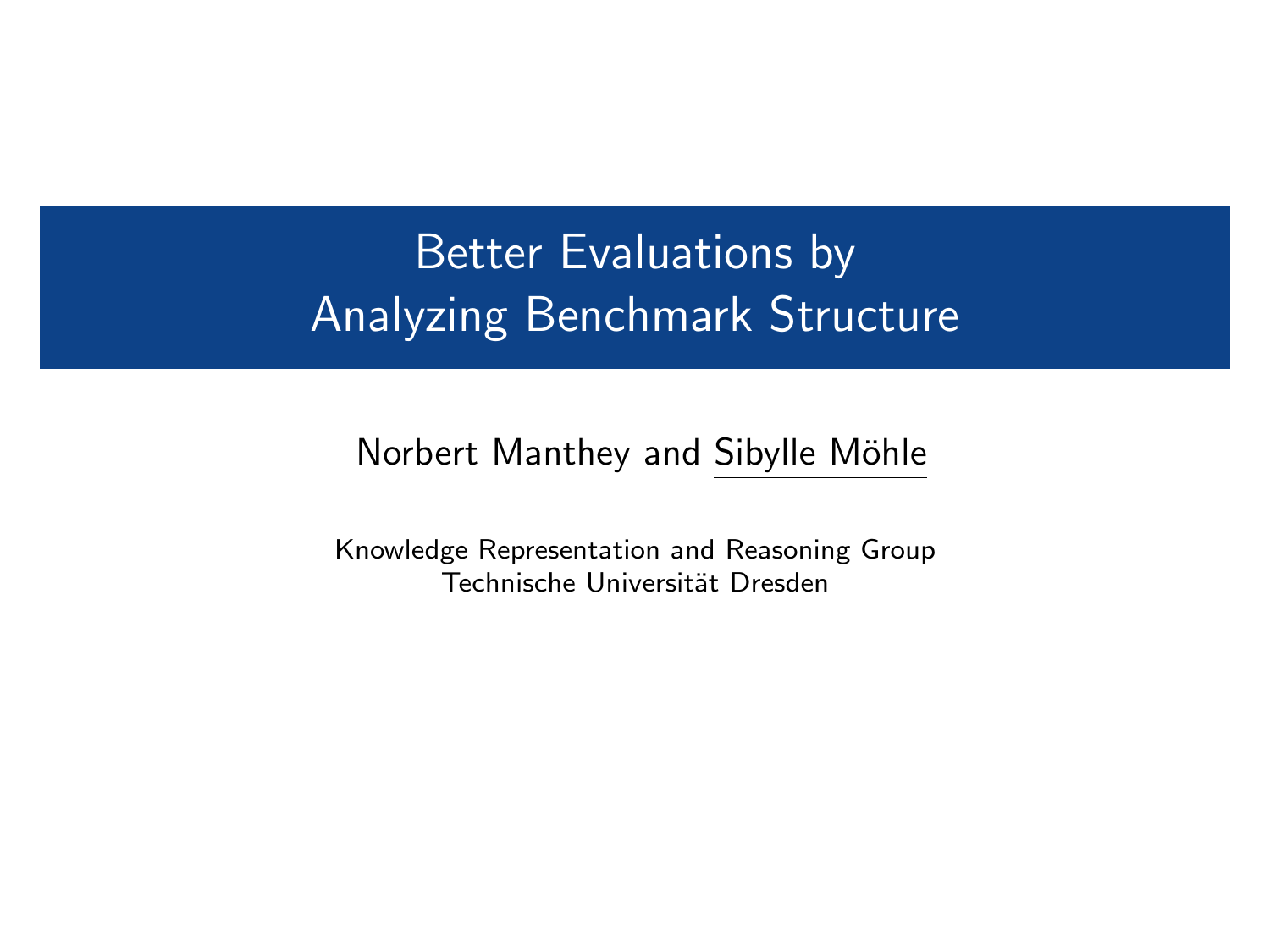| benchmark A        | $1 \dots 200, 201 \dots 300$ |  | 500 uniques                     |
|--------------------|------------------------------|--|---------------------------------|
| benchmark <i>B</i> |                              |  | 201 300, 301 500 100 duplicates |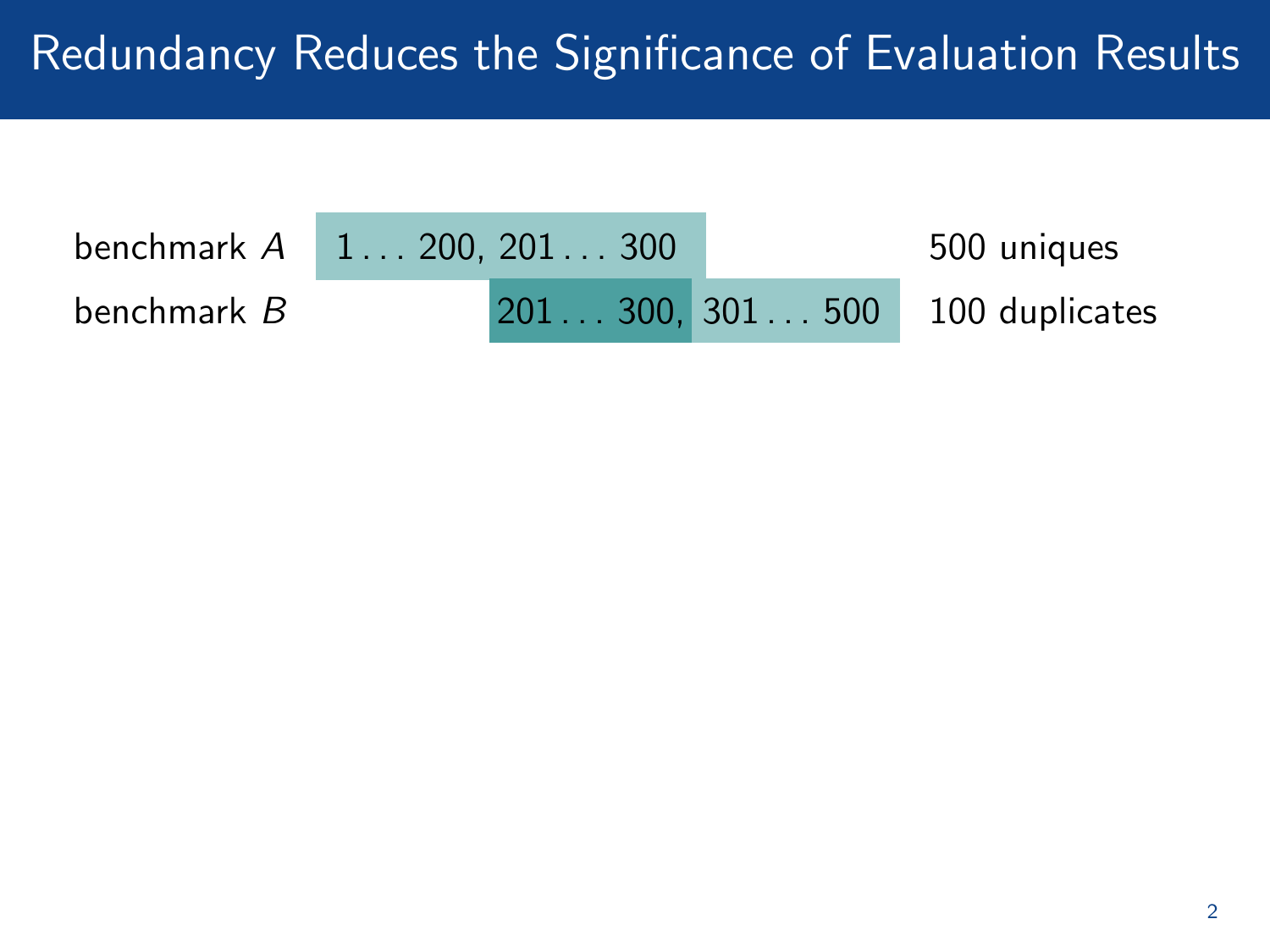| benchmark $A$ | $1 \ldots 200, 201 \ldots 300$ |                | 500 uniques                  |
|---------------|--------------------------------|----------------|------------------------------|
| benchmark B   |                                | 201300, 301500 | 100 duplicates               |
|               |                                |                |                              |
| solver $X$    | $1 \ldots 150, 201 \ldots 250$ |                | $66.67\%$ all formulae       |
|               |                                |                | 201 250, 301 450 70% uniques |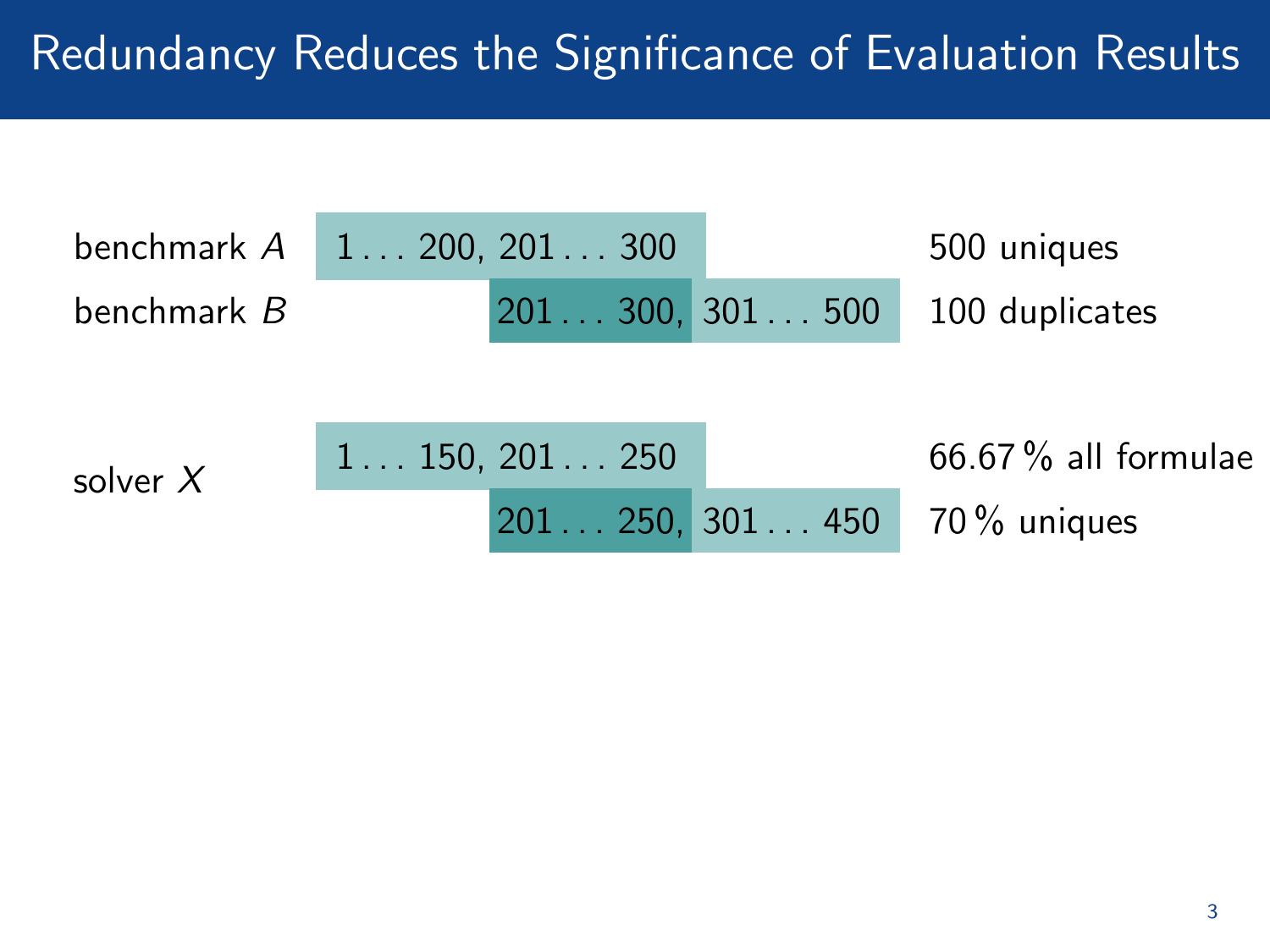| benchmark A | $1 \ldots 200, 201 \ldots 300$ |                | 500 uniques            |
|-------------|--------------------------------|----------------|------------------------|
| benchmark B |                                | 201300,301500  | 100 duplicates         |
|             |                                |                |                        |
| solver $X$  | $1 \ldots 150, 201 \ldots 250$ |                | $66.67\%$ all formulae |
|             |                                | 201250, 301450 | $70\%$ uniques         |
|             |                                |                |                        |
| solver $X'$ | $1 \ldots 100, 201 \ldots 300$ |                | 66.67 % all formulae   |
|             |                                | 201300, 301400 | $60\%$ uniques         |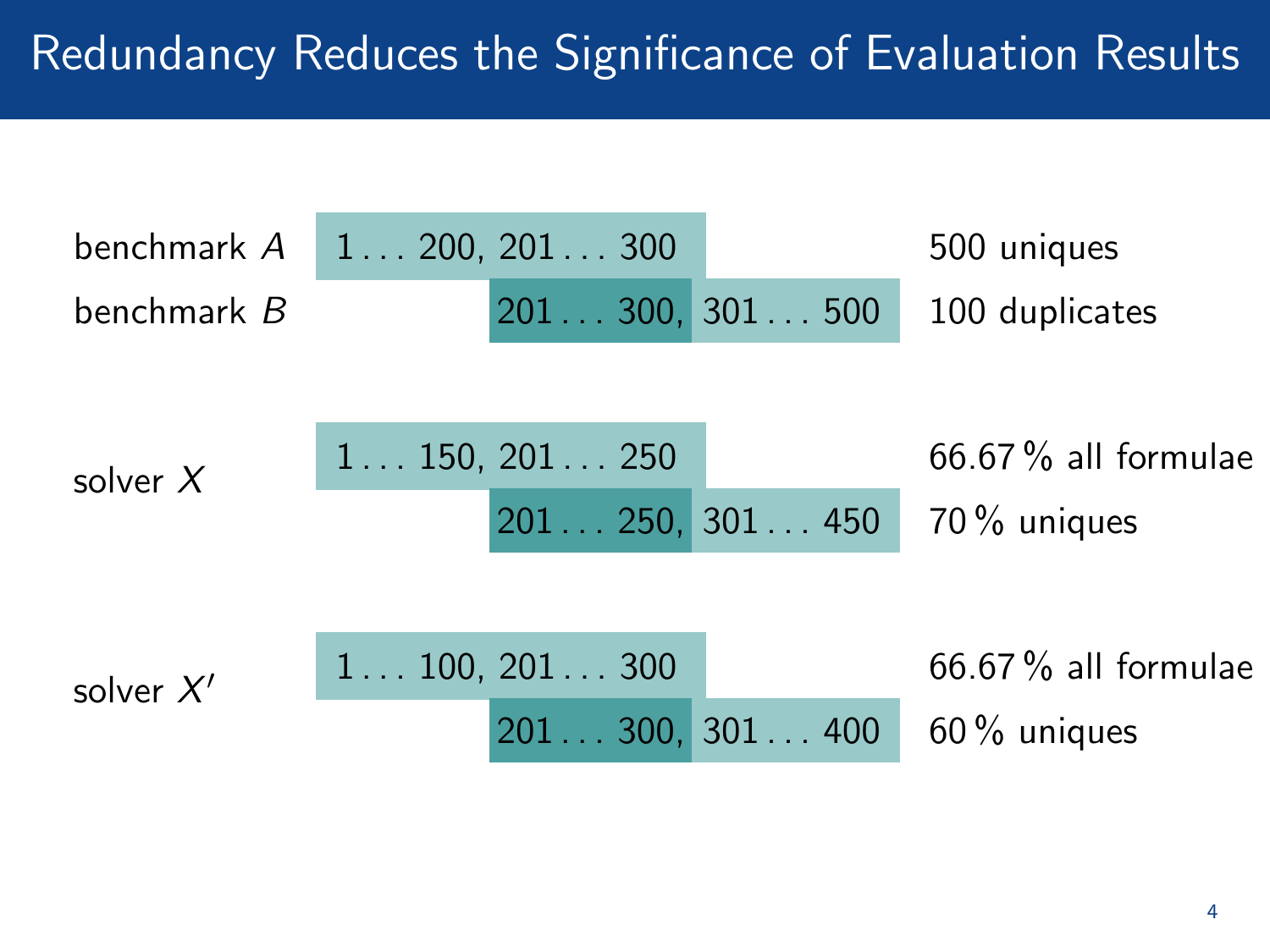Redundancy in Benchmarks

Speeding up Solver Evaluation

Experimental Results

Conclusion and Future Work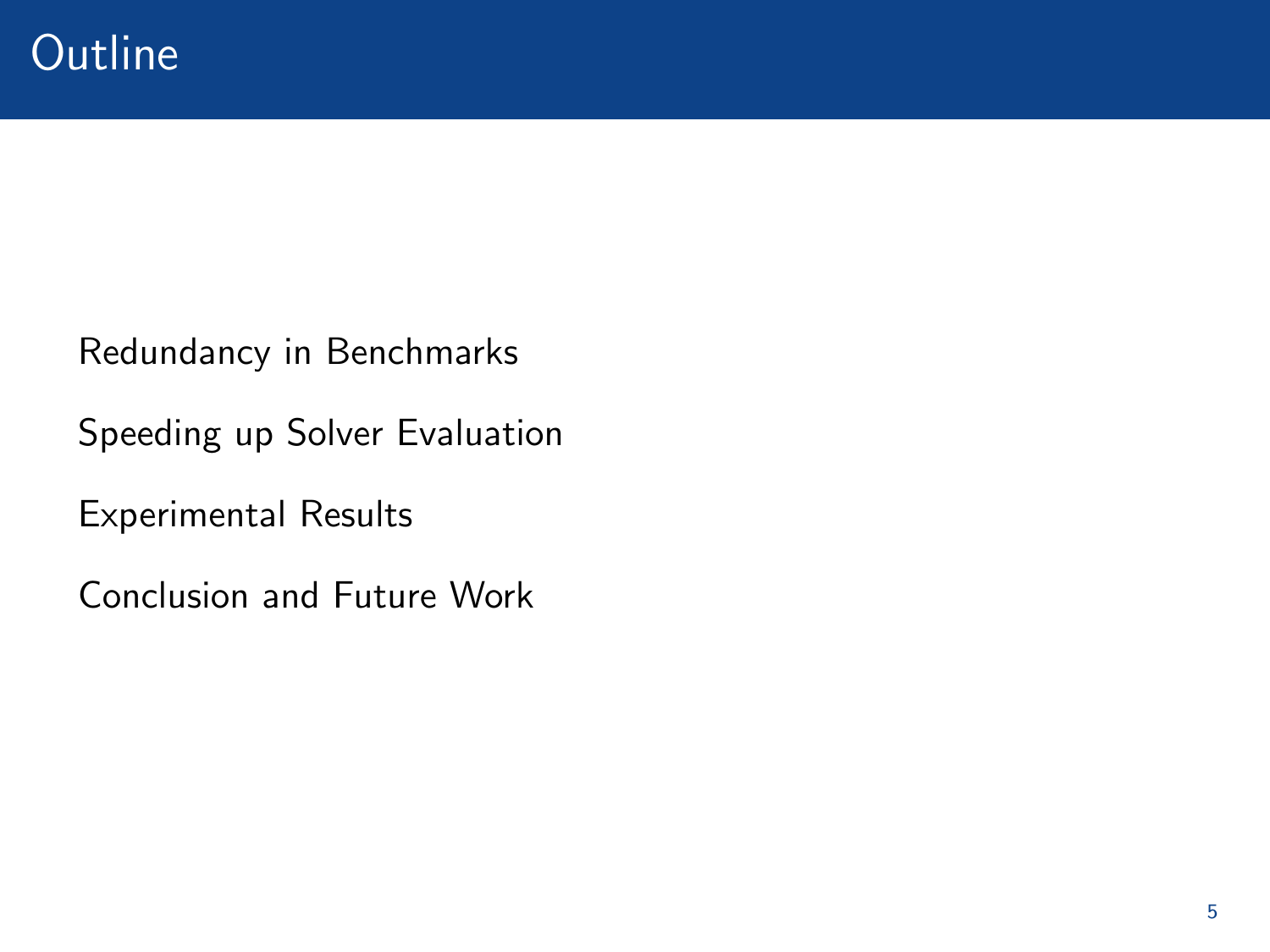**Feature**  $f: CNF \rightarrow \Sigma^*$ 

Feature equivalence  $F \equiv_f G$  iff  $f(F) = f(G)$ 

Redundancy-free extract

Maximum subset  $B'$  of  $B$  obtained by iteratively removing G from B if  $G \equiv_f F$  for any  $F \in B$ 

Redundancy  $1 - \frac{|B'|}{|B|}$  $|B|$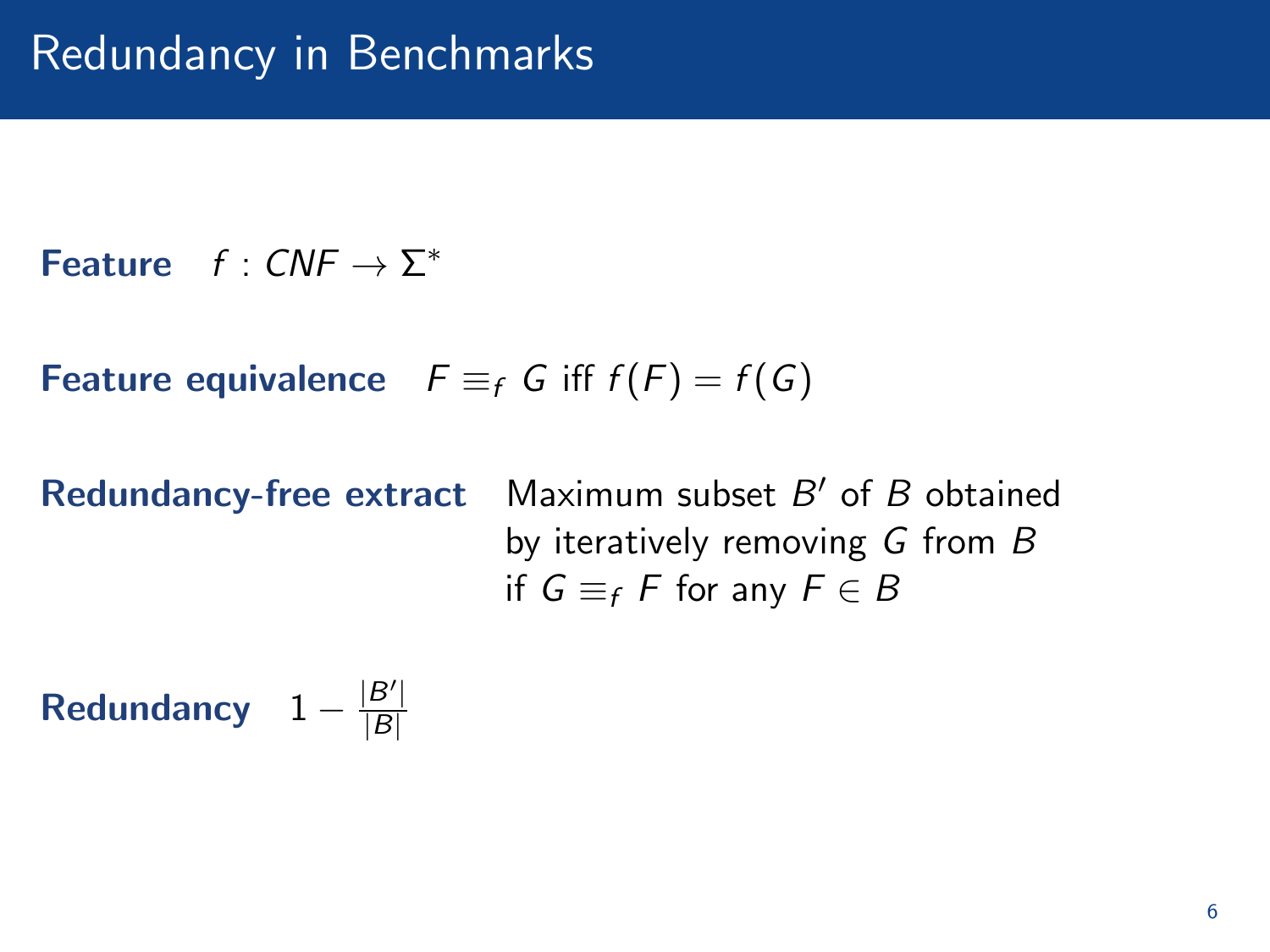### Analyzing Application Benchmark Structure

|    | 02       | 03  | 04  | 05  | 06          | 07      | 08  | 09         | 10 | 11  | 12  | 13  | 14  | 15  | Σ   | N         | B'  |
|----|----------|-----|-----|-----|-------------|---------|-----|------------|----|-----|-----|-----|-----|-----|-----|-----------|-----|
|    | 02 829   |     |     |     |             |         |     |            |    |     |     |     |     |     | 829 | 100 %     | 827 |
| 03 | $\Omega$ | 119 |     |     |             |         |     |            |    |     |     |     |     |     | 119 | $100\%$   | 119 |
| 04 | 18       | 8   | 298 |     |             |         |     |            |    |     |     |     |     |     | 324 | $91.97\%$ | 315 |
| 05 | $\Omega$ | 0   | 0   | 176 |             |         |     |            |    |     |     |     |     |     | 176 | $100\%$   | 175 |
| 06 | 5        | 5   | 14  | 5   | 71          |         |     |            |    |     |     |     |     |     | 100 | 71%       | 100 |
| 07 | $\Omega$ | 0   | 0   | 15  | 20          | 140     |     |            |    |     |     |     |     |     | 175 | $80\%$    | 175 |
| 08 | 7        | 7   | 30  | 10  | 26          | 11      | 109 |            |    |     |     |     |     |     | 200 | $54.5\%$  | 187 |
| 09 | 4        | 11  | 12  | 9   | 28          | 54      | 13  | 161        |    |     |     |     |     |     | 292 | $55.1\%$  | 292 |
| 10 | $\Omega$ | 1   | 0   | 3   | 7           | 17      | 6   | 23 43      |    |     |     |     |     |     | 100 | $43\%$    | 100 |
| 11 | 12       | 16  | 7   | 10  | 7           | 19      | 11  | 28         | 11 | 179 |     |     |     |     | 300 | $59.67\%$ | 299 |
| 12 | 28       | 28  | 35  | 19  | 31          | 69      | 28  | 82         | 9  | 89  | 182 |     |     |     | 600 | $30.33\%$ | 558 |
| 13 | $\Omega$ | 9   | 0   | 8   | 10          | 18      | 3   | 33         | 3  | 32  | 26  | 158 |     |     | 300 | 52.67%    | 300 |
| 14 | 1        | 14  | 0   | 4   | 3           | 14      | 9   | 38         | 4  | 29  | 20  | 12  | 152 |     | 300 | $50.67\%$ | 299 |
| 15 | 1        | 2   | 0   | 3   | $\mathbf 0$ | 9       | 5   | 19         | 1  | 13  | 8   | 3   | 69  | 167 | 300 | 55.67%    | 291 |
| R. | 76       | 101 | 98  | 86  |             | 132 211 | 75  | 223 28 163 |    |     | 54  | 15  | 69  |     |     |           |     |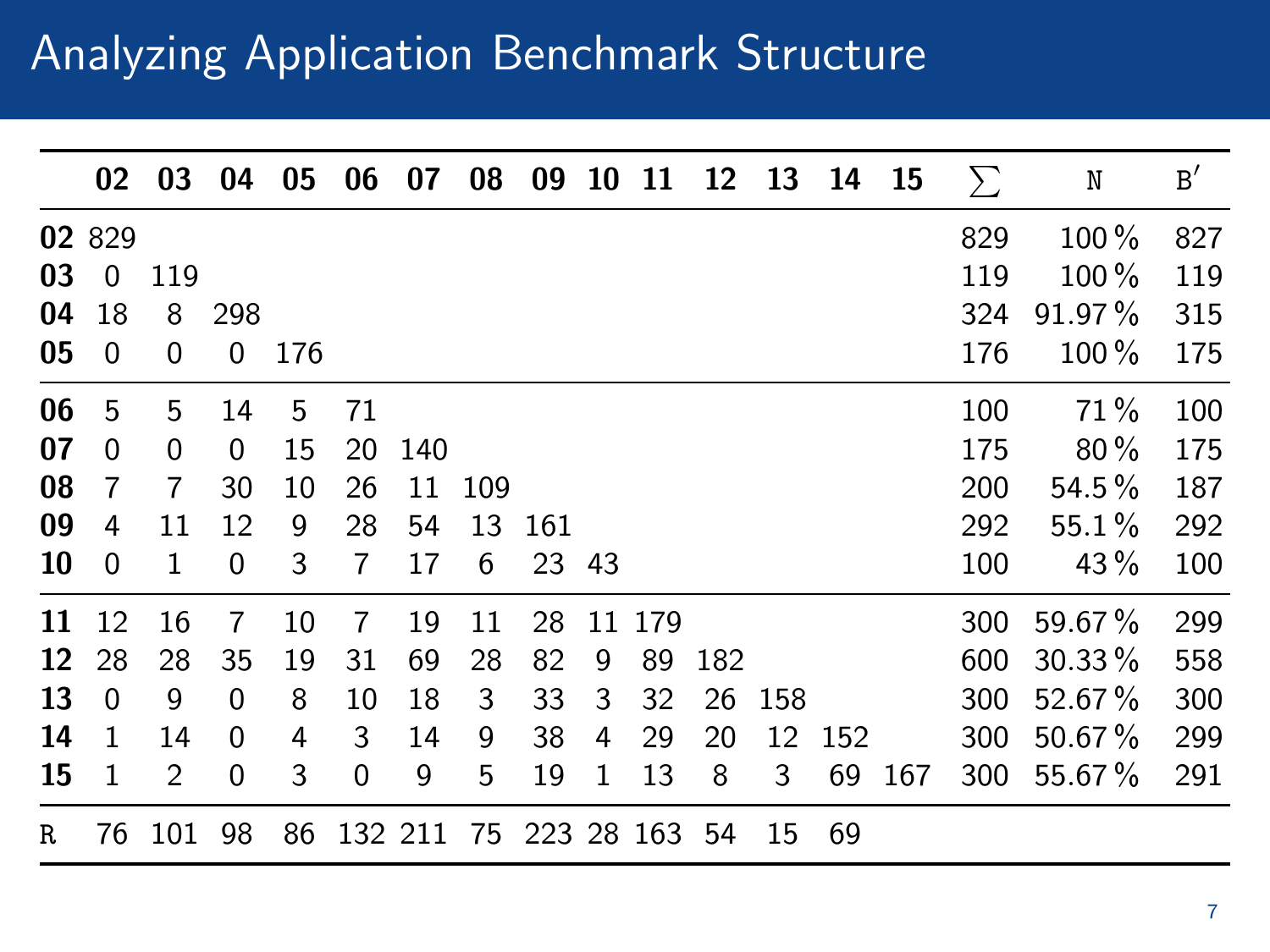## Structure of SAT Competition Application Benchmarks

|    | 02       | 03  | 04       | 05  | 06                    | 07  | 08    | 09    | 10 | 11     | 12  | 13  |     | 14 15 | $\sum$ | N         | B'  |
|----|----------|-----|----------|-----|-----------------------|-----|-------|-------|----|--------|-----|-----|-----|-------|--------|-----------|-----|
|    | 02 829   |     |          |     |                       |     |       |       |    |        |     |     |     |       | 829    | 100%      | 827 |
| 03 | $\Omega$ | 119 |          |     |                       |     |       |       |    |        |     |     |     |       | 119    | 100 %     | 119 |
| 04 | 18       | 8   | 298      |     |                       |     |       |       |    |        |     |     |     |       | 324    | $91.97\%$ | 315 |
| 05 | $\Omega$ | 0   | 0        | 176 |                       |     |       |       |    |        |     |     |     |       | 176    | $100\%$   | 175 |
| 06 | 5        | 5   | 14       | 5   | 71                    |     |       |       |    |        |     |     |     |       | 100    | 71%       | 100 |
| 07 | $\Omega$ | 0   | 0        | 15  | 20                    | 140 |       |       |    |        |     |     |     |       | 175    | $80\%$    | 175 |
| 08 | 7        | 7   | 30       | 10  | 26                    | 11  | - 109 |       |    |        |     |     |     |       | 200    | $54.5\%$  | 187 |
| 09 | 4        | 11  | 12       | 9   | 28                    | 54  | 13    | 161   |    |        |     |     |     |       | 292    | $55.1\%$  | 292 |
| 10 | $\Omega$ | 1   | 0        | 3   | 7                     | 17  | 6     | 23 43 |    |        |     |     |     |       | 100    | $43\%$    | 100 |
| 11 | 12       | 16  | 7        | 10  | 7                     | 19  | 11    | 28    |    | 11 179 |     |     |     |       | 300    | 59.67%    | 299 |
| 12 | 28       | 28  | 35       | 19  | 31                    | 69  | 28    | 82    | 9  | 89     | 182 |     |     |       | 600    | $30.33\%$ | 558 |
| 13 | $\Omega$ | 9   | $\Omega$ | 8   | 10                    | 18  | 3     | 33    | 3  | 32     | 26  | 158 |     |       | 300    | 52.67%    | 300 |
| 14 | 1        | 14  | 0        | 4   | 3                     | 14  | 9     | 38    | 4  | 29     | 20  | 12  | 152 |       | 300    | $50.67\%$ | 299 |
| 15 | 1        | 2   | 0        | 3   | 0                     | 9   | 5     | 19    | 1  | 13     | 8   | 3   | 69  | 167   | 300    | 55.67%    | 291 |
| R  | 76       | 101 | 98       | 86  | 132 211 75 223 28 163 |     |       |       |    |        | 54  | 15  | 69  |       |        |           |     |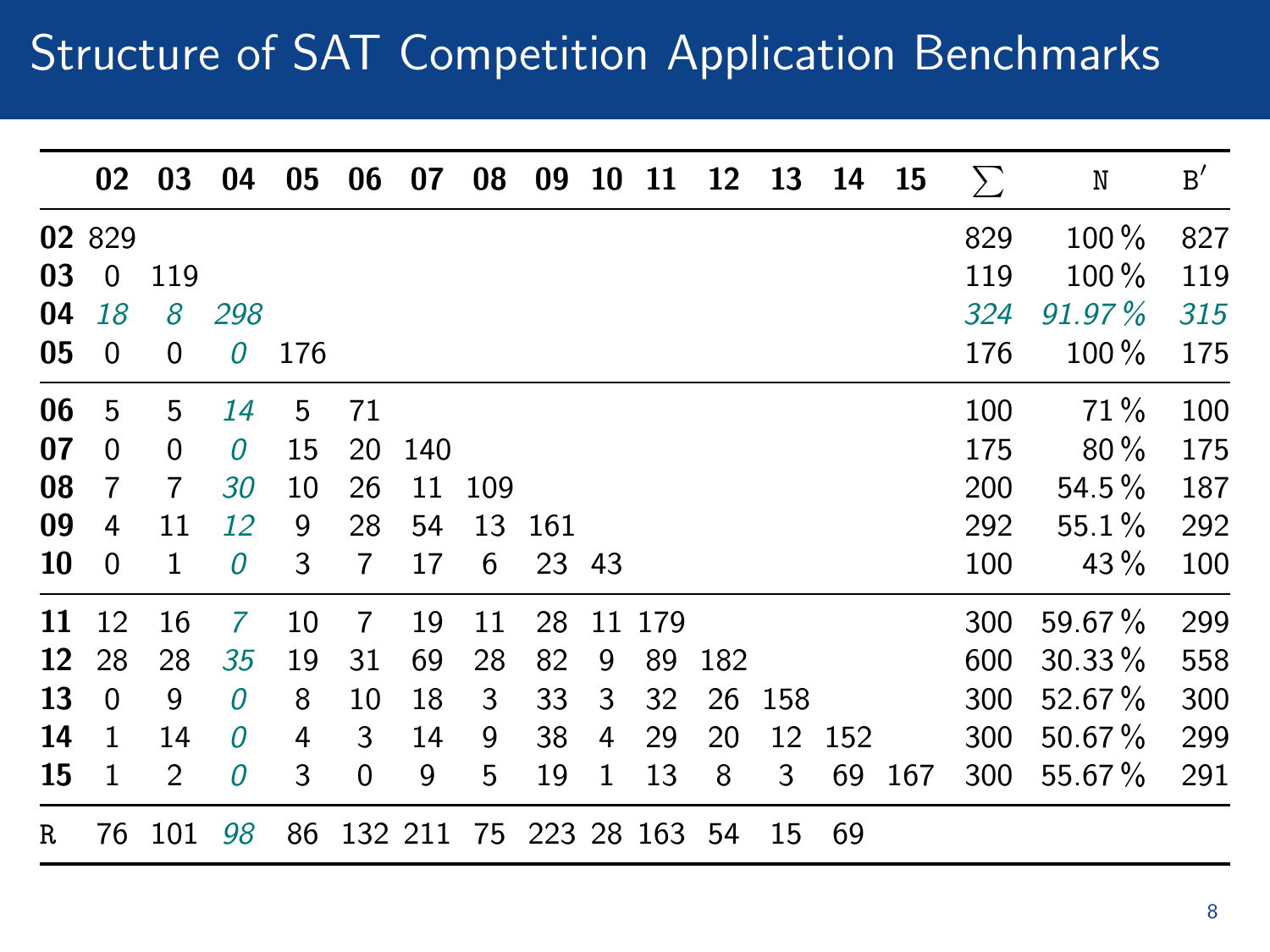## Structure of SAT Competition Application Benchmarks

|    | 02           | 03       | 04  | 05  | 06          | 07      | 08  | 09            | 10 | 11     | 12  | 13  | 14  | -15 | $\Sigma$ | N         | B'  |
|----|--------------|----------|-----|-----|-------------|---------|-----|---------------|----|--------|-----|-----|-----|-----|----------|-----------|-----|
|    | 02 829       |          |     |     |             |         |     |               |    |        |     |     |     |     | 829      | 100 %     | 827 |
| 03 | $\Omega$     | 119      |     |     |             |         |     |               |    |        |     |     |     |     | 119      | $100\%$   | 119 |
| 04 | 18           | 8        | 298 |     |             |         |     |               |    |        |     |     |     |     | 324      | $91.97\%$ | 315 |
| 05 | $\Omega$     | 0        | 0   | 176 |             |         |     |               |    |        |     |     |     |     | 176      | 100 %     | 175 |
| 06 | 5            | 5        | 14  | 5   | 71          |         |     |               |    |        |     |     |     |     | 100      | 71%       | 100 |
| 07 | $\Omega$     | $\Omega$ | 0   | 15  | 20          | 140     |     |               |    |        |     |     |     |     | 175      | $80\%$    | 175 |
| 08 | 7            | 7        | 30  | 10  | 26          | 11      | 109 |               |    |        |     |     |     |     | 200      | $54.5\%$  | 187 |
| 09 | 4            | 11       | 12  | 9   | 28          | 54      | 13  | 161           |    |        |     |     |     |     | 292      | 55.1%     | 292 |
| 10 | $\Omega$     | 1        | 0   | 3   | 7           | 17      | 6   | 23 43         |    |        |     |     |     |     | 100      | 43%       | 100 |
| 11 | 12           | 16       | 7   | 10  | 7           | 19      | 11  | 28            |    | 11 179 |     |     |     |     | 300      | 59.67%    | 299 |
| 12 | 28           | 28       | 35  | 19  | 31          | 69      | 28  | 82            | 9  | 89     | 182 |     |     |     | 600      | $30.33\%$ | 558 |
| 13 | $\Omega$     | 9        | 0   | 8   | 10          | 18      | 3   | 33            | 3  | 32     | 26  | 158 |     |     | 300      | $52.67\%$ | 300 |
| 14 | $\mathbf{1}$ | 14       | 0   | 4   | 3           | 14      | 9   | 38            | 4  | 29     | 20  | 12  | 152 |     | 300      | 50.67%    | 299 |
| 15 | 1            | 2        | 0   | 3   | $\mathbf 0$ | 9       | 5   | 19            | 1  | 13     | 8   | 3   | 69  | 167 | 300      | 55.67%    | 291 |
| R  | 76           | 101      | 98  | 86  |             | 132 211 | 75  | 223 28 163 54 |    |        |     | 15  | 69  |     |          |           |     |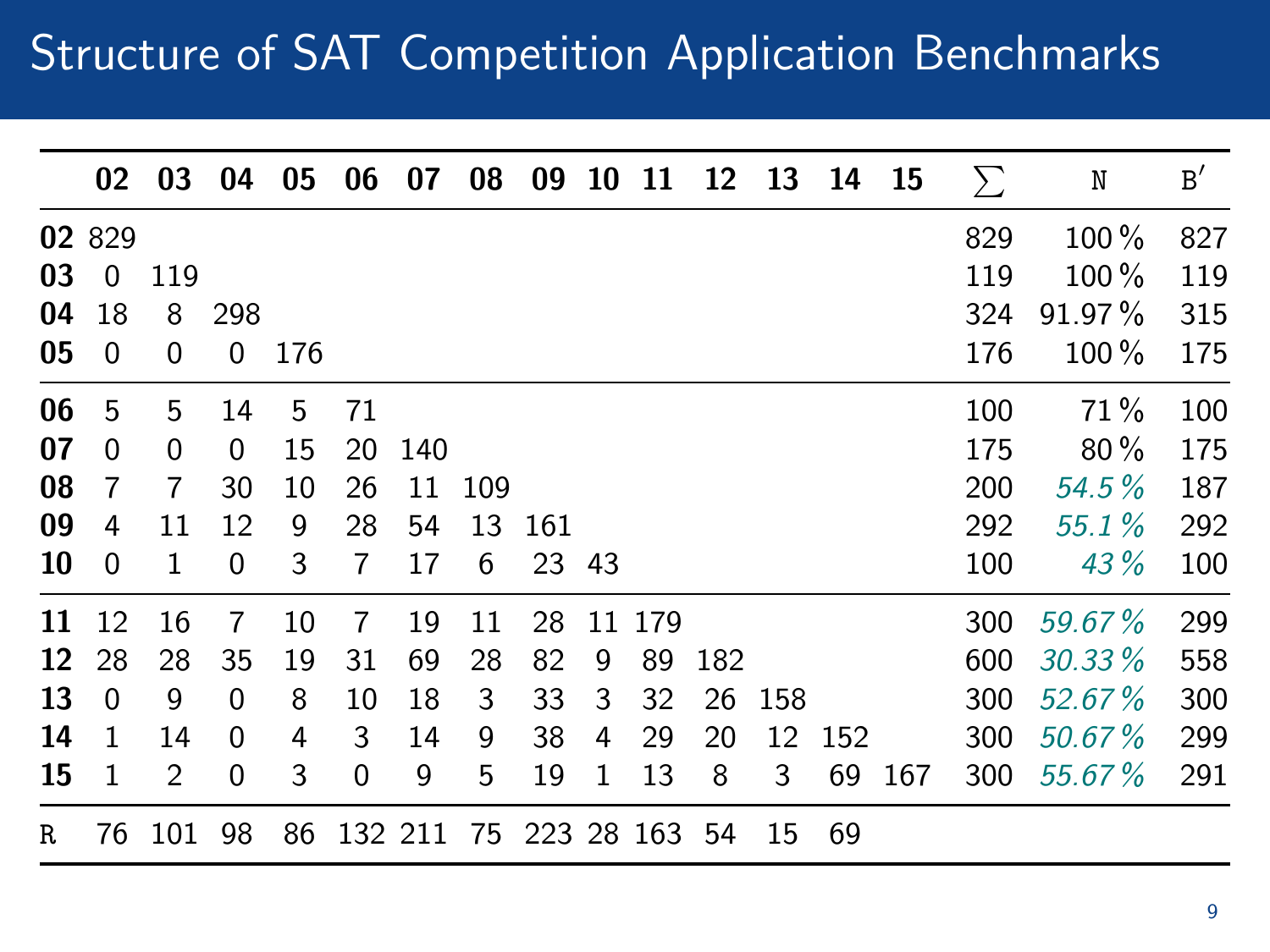## Structure of SAT Competition Application Benchmarks

|    | 02       | 03  | 04  | 05  | 06 | 07      | 08  | 09            | 10 | 11     | 12  | 13  | 14  | 15  | $\Sigma$   | N         | B'  |
|----|----------|-----|-----|-----|----|---------|-----|---------------|----|--------|-----|-----|-----|-----|------------|-----------|-----|
|    | 02 829   |     |     |     |    |         |     |               |    |        |     |     |     |     | 829        | 100 %     | 827 |
| 03 | $\Omega$ | 119 |     |     |    |         |     |               |    |        |     |     |     |     | 119        | $100\%$   | 119 |
| 04 | 18       | 8   | 298 |     |    |         |     |               |    |        |     |     |     |     | 324        | $91.97\%$ | 315 |
| 05 | $\Omega$ | 0   | 0   | 176 |    |         |     |               |    |        |     |     |     |     | 176        | $100\%$   | 175 |
| 06 | 5        | 5   | 14  | 5   | 71 |         |     |               |    |        |     |     |     |     | 100        | 71%       | 100 |
| 07 | $\Omega$ | 0   | 0   | 15  | 20 | 140     |     |               |    |        |     |     |     |     | 175        | $80\%$    | 175 |
| 08 | 7        | 7   | 30  | 10  | 26 | 11      | 109 |               |    |        |     |     |     |     | 200        | $54.5\%$  | 187 |
| 09 | 4        | 11  | 12  | 9   | 28 | 54      | 13  | 161           |    |        |     |     |     |     | 292        | $55.1\%$  | 292 |
| 10 | $\Omega$ | 1   | 0   | 3   | 7  | 17      | 6   | 23 43         |    |        |     |     |     |     | <i>100</i> | $43\%$    | 100 |
| 11 | 12       | 16  | 7   | 10  | 7  | 19      | 11  | 28            |    | 11 179 |     |     |     |     | 300        | 59.67%    | 299 |
| 12 | 28       | 28  | 35  | 19  | 31 | 69      | 28  | 82            | 9  | 89     | 182 |     |     |     | 600        | $30.33\%$ | 558 |
| 13 | $\Omega$ | 9   | 0   | 8   | 10 | 18      | 3   | 33            | 3  | 32     | 26  | 158 |     |     | 300        | $52.67\%$ | 300 |
| 14 | 1        | 14  | 0   | 4   | 3  | 14      | 9   | 38            | 4  | 29     | 20  | 12  | 152 |     | 300        | $50.67\%$ | 299 |
| 15 | 1        | 2   | 0   | 3   | 0  | 9       | 5   | 19            | 1  | 13     | 8   | 3   | 69  | 167 | 300        | 55.67%    | 291 |
| R  | 76       | 101 | 98  | 86  |    | 132 211 |     | 75 223 28 163 |    |        | -54 | 15  | 69  |     |            |           |     |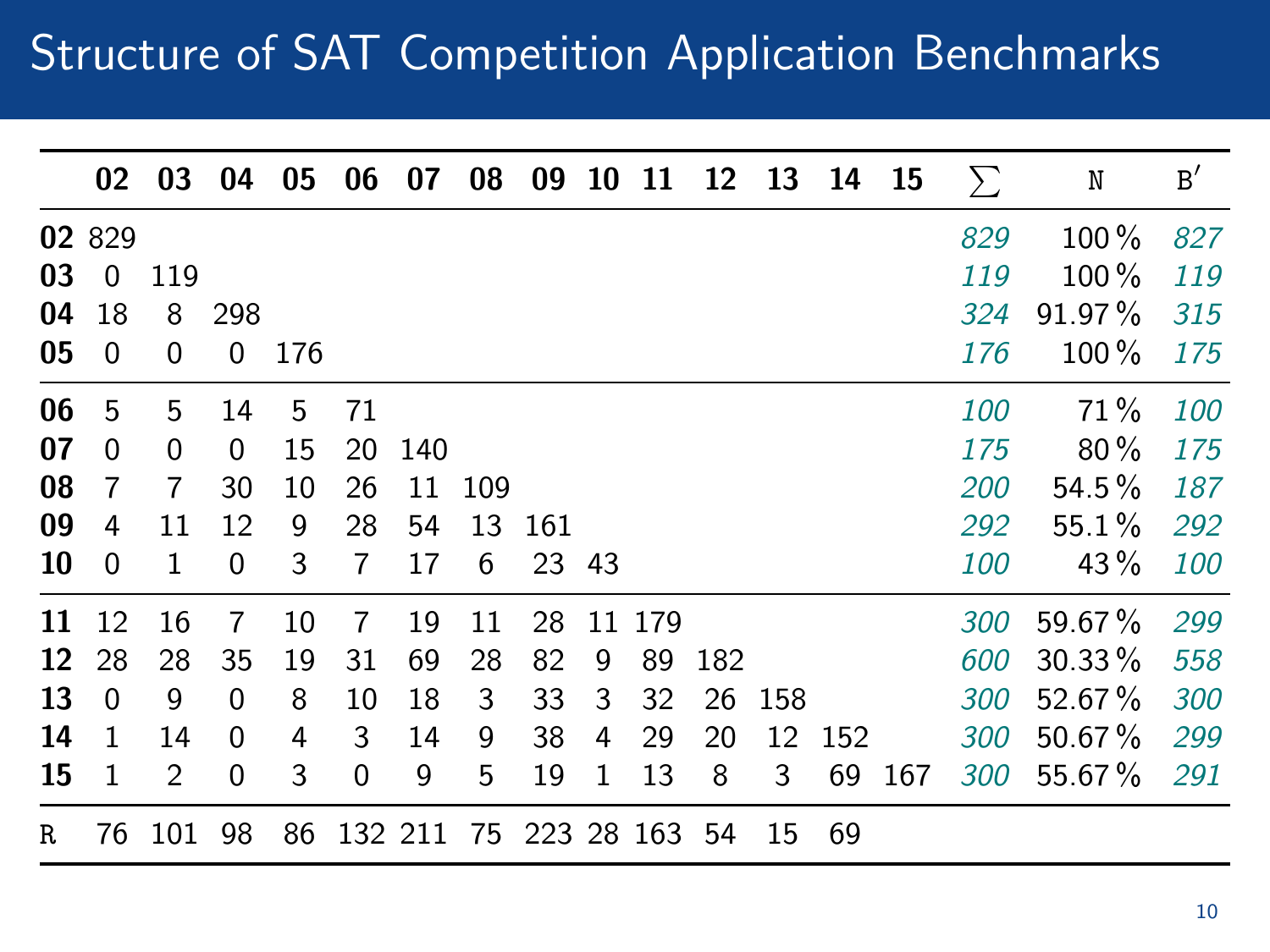| 02           | 03             | 04                          | 05   | 06                                  | 07                                                          | 08   | 09    | 10   | 11   | 12    | 13          | 14         |
|--------------|----------------|-----------------------------|------|-------------------------------------|-------------------------------------------------------------|------|-------|------|------|-------|-------------|------------|
| 03 0.21      |                |                             |      |                                     |                                                             |      |       |      |      |       |             |            |
| 04 2.52 3.84 |                |                             |      |                                     |                                                             |      |       |      |      |       |             |            |
| 05 0.30 0.34 |                | $\overline{2}$              |      |                                     |                                                             |      |       |      |      |       |             |            |
|              |                | 06 0.75 2.28 6.84 2.17      |      |                                     |                                                             |      |       |      |      |       |             |            |
| 070.20       | $\overline{0}$ | 1.80 4.56                   |      | 9.09                                |                                                             |      |       |      |      |       |             |            |
|              |                |                             |      | 08 2.04 5.96 10.88 5.85 16.33 10.40 |                                                             |      |       |      |      |       |             |            |
|              |                |                             |      |                                     | 09 0.54 2.68 5.36 2.14 10.97 16.49 11.59                    |      |       |      |      |       |             |            |
|              |                | 10 0.22 0.46 2.36 1.45 4.50 |      |                                     | 9.45                                                        | 9    | 9.69  |      |      |       |             |            |
|              |                | 11 1.33 4.06 3.53 2.52      |      | $\overline{\mathbf{3}}$             | 5.26                                                        | 6.2  | 9.80  | - 6  |      |       |             |            |
|              |                |                             |      |                                     | 12 4 48 9 04 10 70 7 22 13 43 17 03 16 25 22 65 12 71 22 56 |      |       |      |      |       |             |            |
| 13 0.18 2.15 |                | 1.76                        | 1.89 | 3.50                                | 5.68                                                        | 5.40 | 8.78  | 3.75 | 10   | 18.89 |             |            |
|              |                | 14 0.35 3.58 2.56 1.26      |      | $\overline{\mathbf{2}}$             | 4                                                           | 5.80 | 10.64 | 4.75 | 9.67 |       | 18.22 15.33 |            |
|              |                | 15 1.06 2.63 3.21 2.73 2.25 |      |                                     | 4.42                                                        | 5.80 | 6.59  | 4.50 | 6.33 | 12    |             | 8.17 23.83 |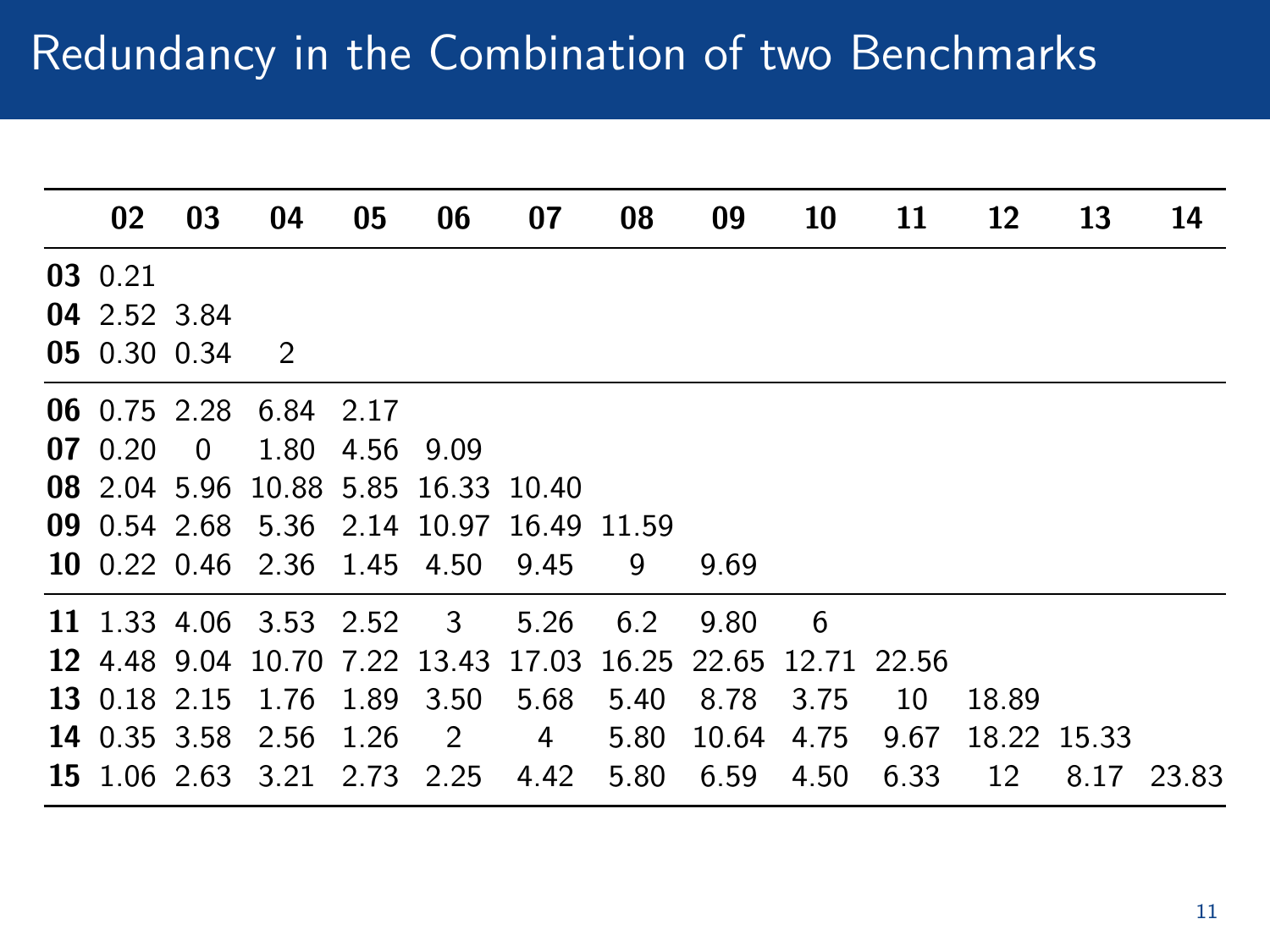| 02           | 03       | 04                          | 05   | 06                                  | 07                                       | 08   | 09                                                          | 10   | 11   | 12          | 13   | 14    |
|--------------|----------|-----------------------------|------|-------------------------------------|------------------------------------------|------|-------------------------------------------------------------|------|------|-------------|------|-------|
| 03 0.21      |          |                             |      |                                     |                                          |      |                                                             |      |      |             |      |       |
| 04 2.52 3.84 |          |                             |      |                                     |                                          |      |                                                             |      |      |             |      |       |
| 05 0.30 0.34 |          | $\overline{2}$              |      |                                     |                                          |      |                                                             |      |      |             |      |       |
|              |          | 06 0.75 2.28 6.84 2.17      |      |                                     |                                          |      |                                                             |      |      |             |      |       |
| $07 \t0.20$  | $\theta$ | 1.80                        | 4.56 | 9.09                                |                                          |      |                                                             |      |      |             |      |       |
|              |          |                             |      | 08 2.04 5.96 10.88 5.85 16.33 10.40 |                                          |      |                                                             |      |      |             |      |       |
|              |          |                             |      |                                     | 09 0.54 2.68 5.36 2.14 10.97 16.49 11.59 |      |                                                             |      |      |             |      |       |
|              |          | 10 0.22 0.46 2.36 1.45 4.50 |      |                                     | 9.45                                     | 9    | 9.69                                                        |      |      |             |      |       |
|              |          | 11 1.33 4.06 3.53 2.52      |      | $\overline{3}$                      | 5.26                                     | 6.2  | 9.80                                                        | - 6  |      |             |      |       |
|              |          |                             |      |                                     |                                          |      | 12 4 48 9 04 10 70 7 22 13 43 17 03 16 25 22 65 12 71 22 56 |      |      |             |      |       |
| 13 0.18 2.15 |          | 1.76                        | 1.89 | 3.50                                | 5.68                                     | 5.40 | 8.78                                                        | 3.75 | 10   | 18.89       |      |       |
|              |          | 14 0.35 3.58 2.56 1.26      |      | $\overline{2}$                      | 4                                        | 5.80 | 10.64                                                       | 4.75 | 9.67 | 18.22 15.33 |      |       |
|              |          | 15 1.06 2.63 3.21 2.73 2.25 |      |                                     | 4.42                                     | 5.80 | 6.59                                                        | 4.50 | 6.33 | 12          | 8.17 | 23.83 |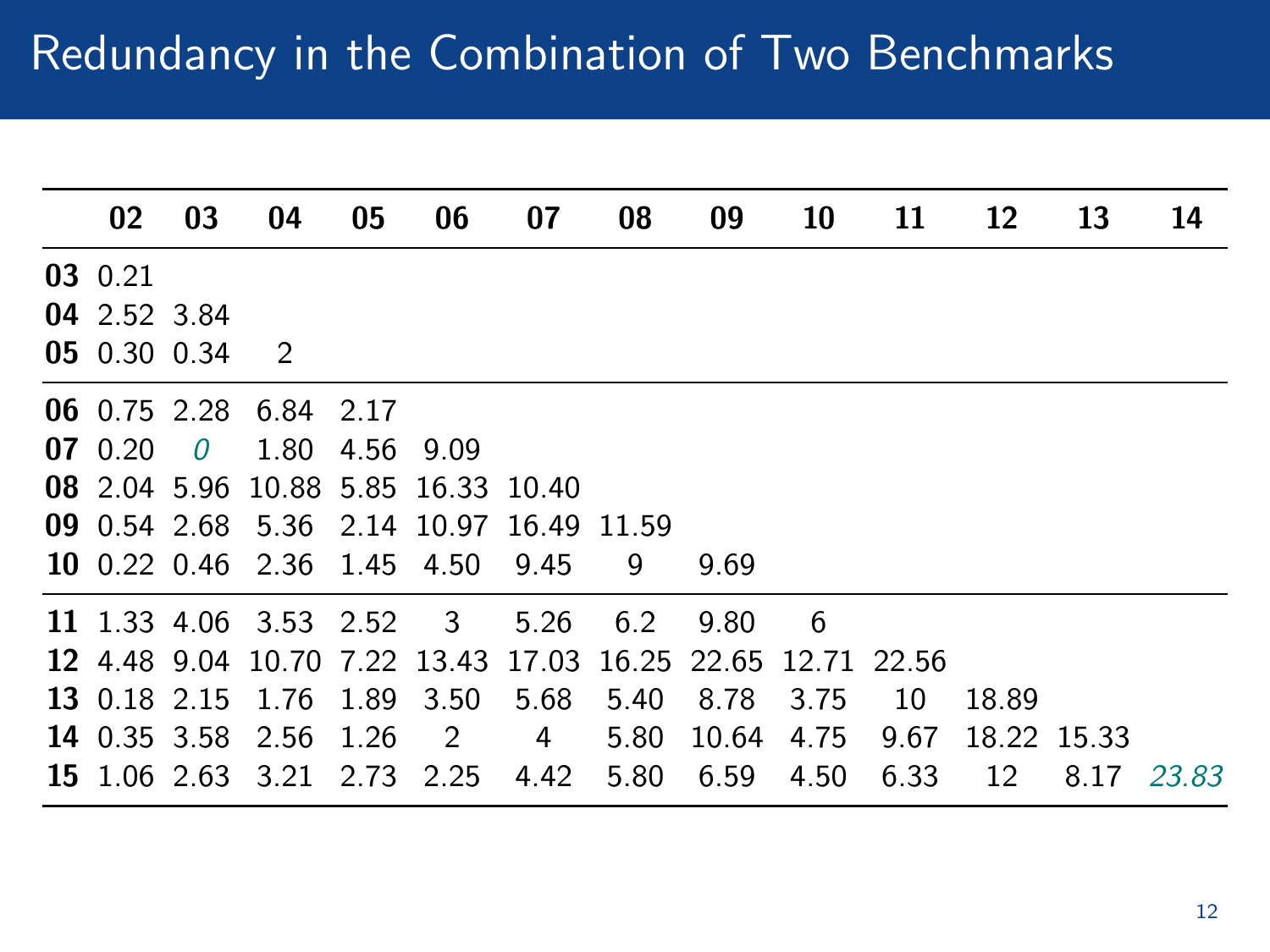#### Combining Benchmarks for Intervals

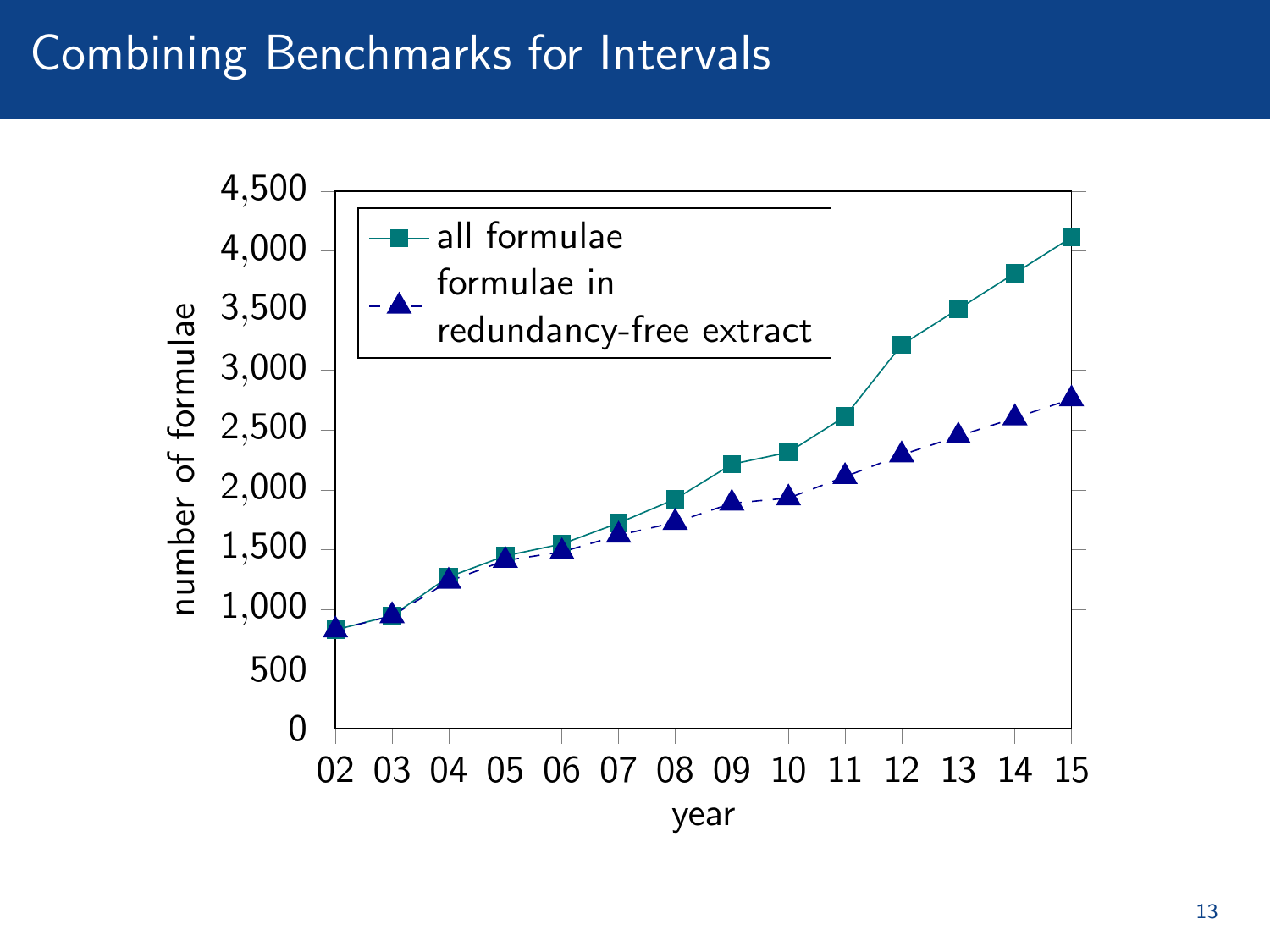## Speeding up Solver Evaluation on Combined Benchmarks

- **1** perform evaluation on a redundancy-free extract of the combined benchmarks
- 2 duplicate results for feature-equivalent formulae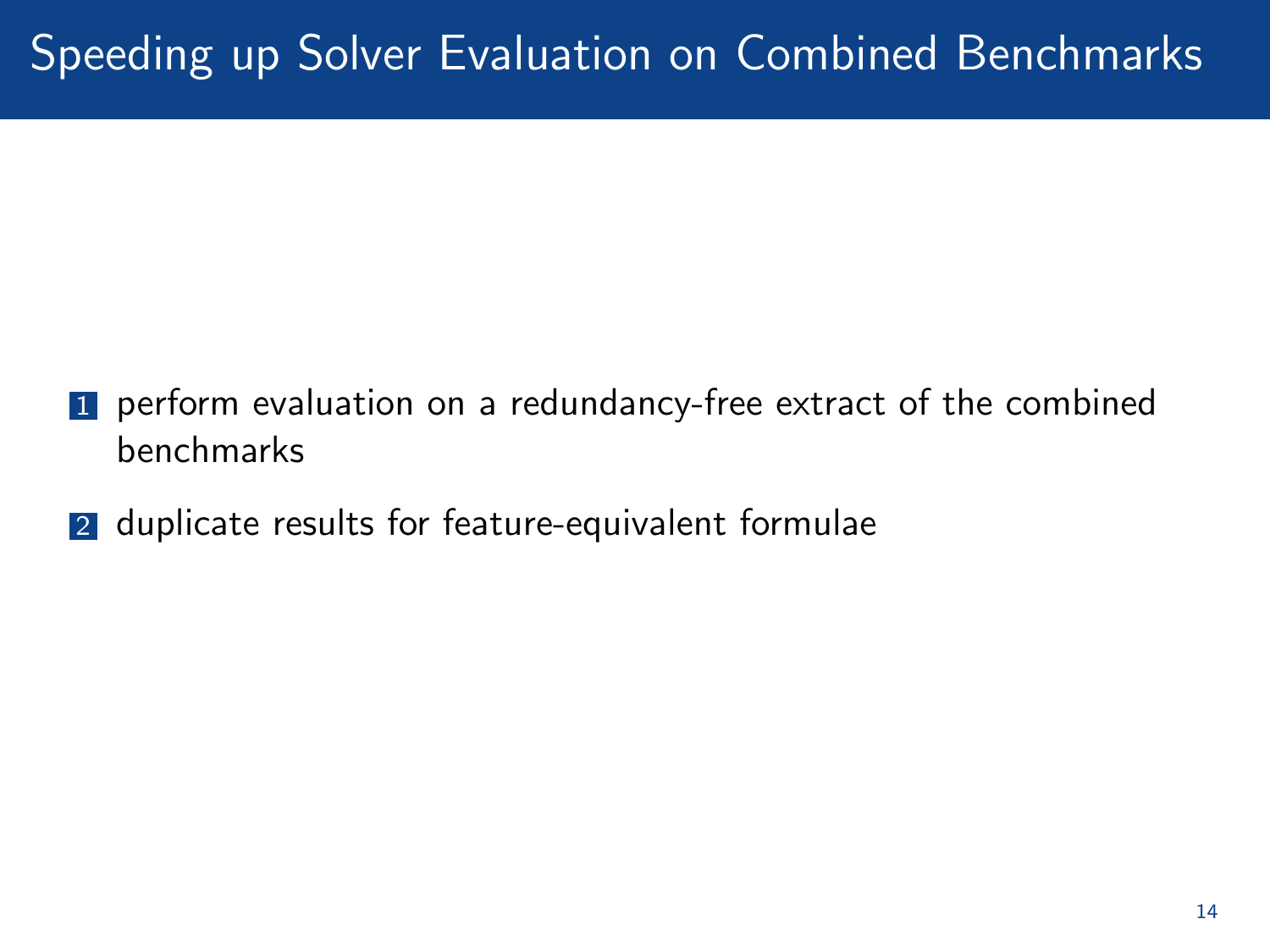#### **Solvers**

- Glucose 3.0 (2015)
- Lingeling bag (2015)
- **Riss 6 (2016)**

#### **Hardware**

- cluster, 2 Intel Xeon CPU E-2680 v3 with 12 cores per node, 2.50 GHz
- timeout 1 h
- memory limit 6.50 GB

#### **Benchmarks**

**a** application track of all benchmarks from 2002 to 2015 (4115 formulae, 2761 redundancy-free formulae, redundancy 32.9 %)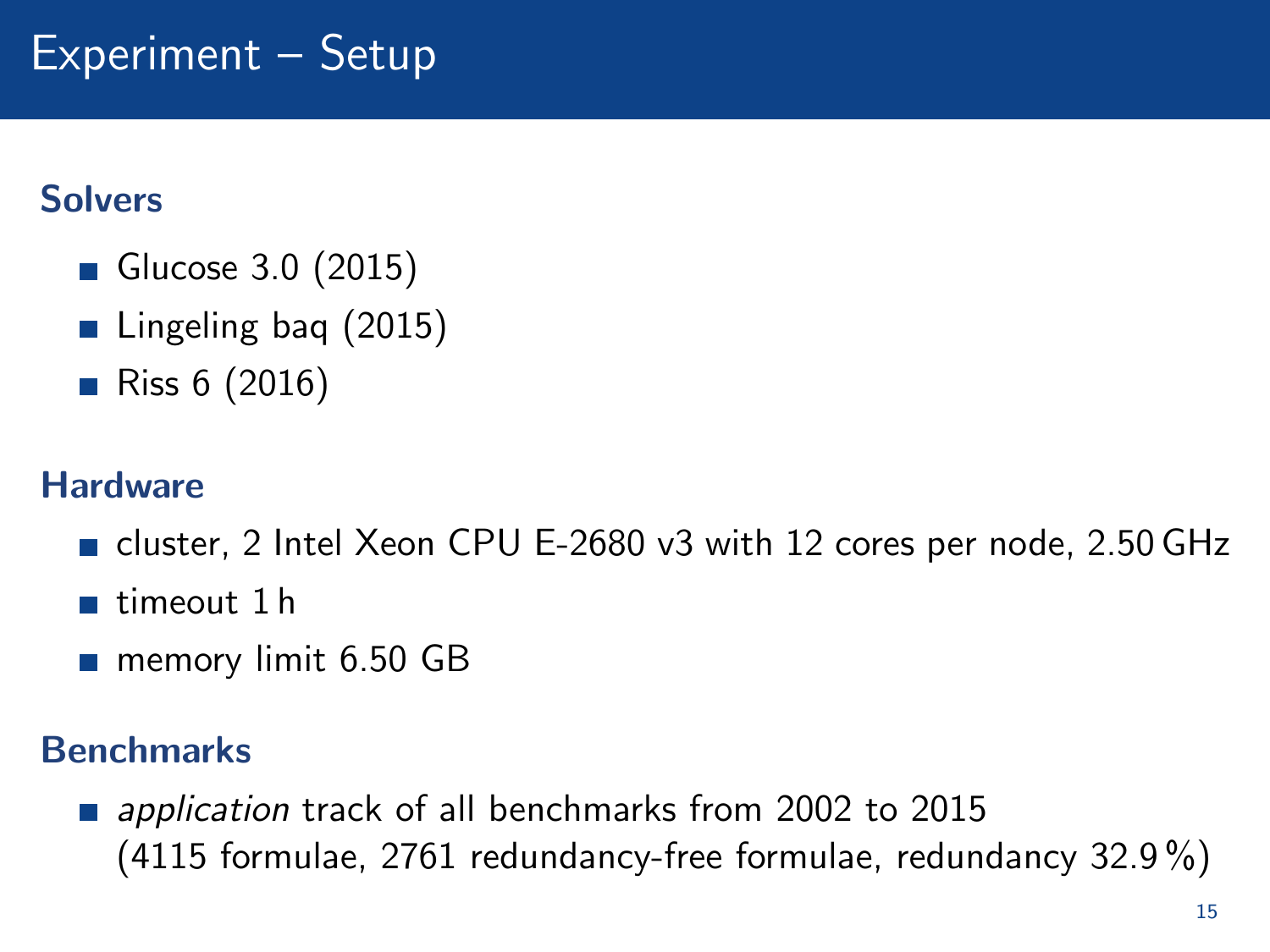| redundancy-<br>free extract | all formulae |       |
|-----------------------------|--------------|-------|
| [h]                         | [h]          | [%]   |
| 769.87                      | 1106.43      | 30.42 |
| 692.83                      | 1006.77      | 31.18 |
| 756.10                      | 1105.59      | 31.61 |
|                             |              |       |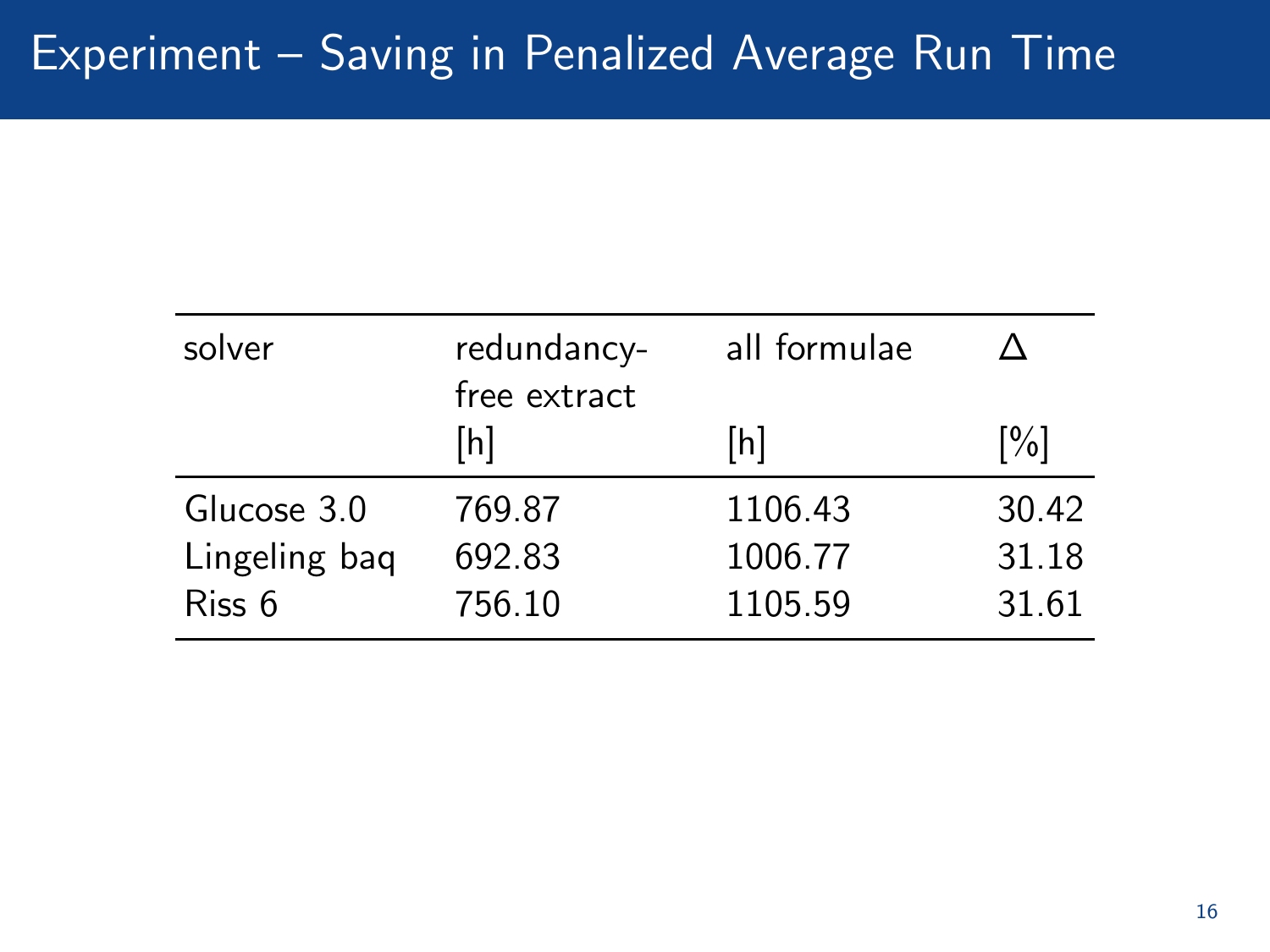- When benchmarks are combined, a bias in the evaluation result may be introduced.
- In the presence of redundancy in combined benchmarks, experiments should be carried out on a redundancy-free extract.
- Evaluation on a redundancy-free extract of a combination of benchmarks saves run time.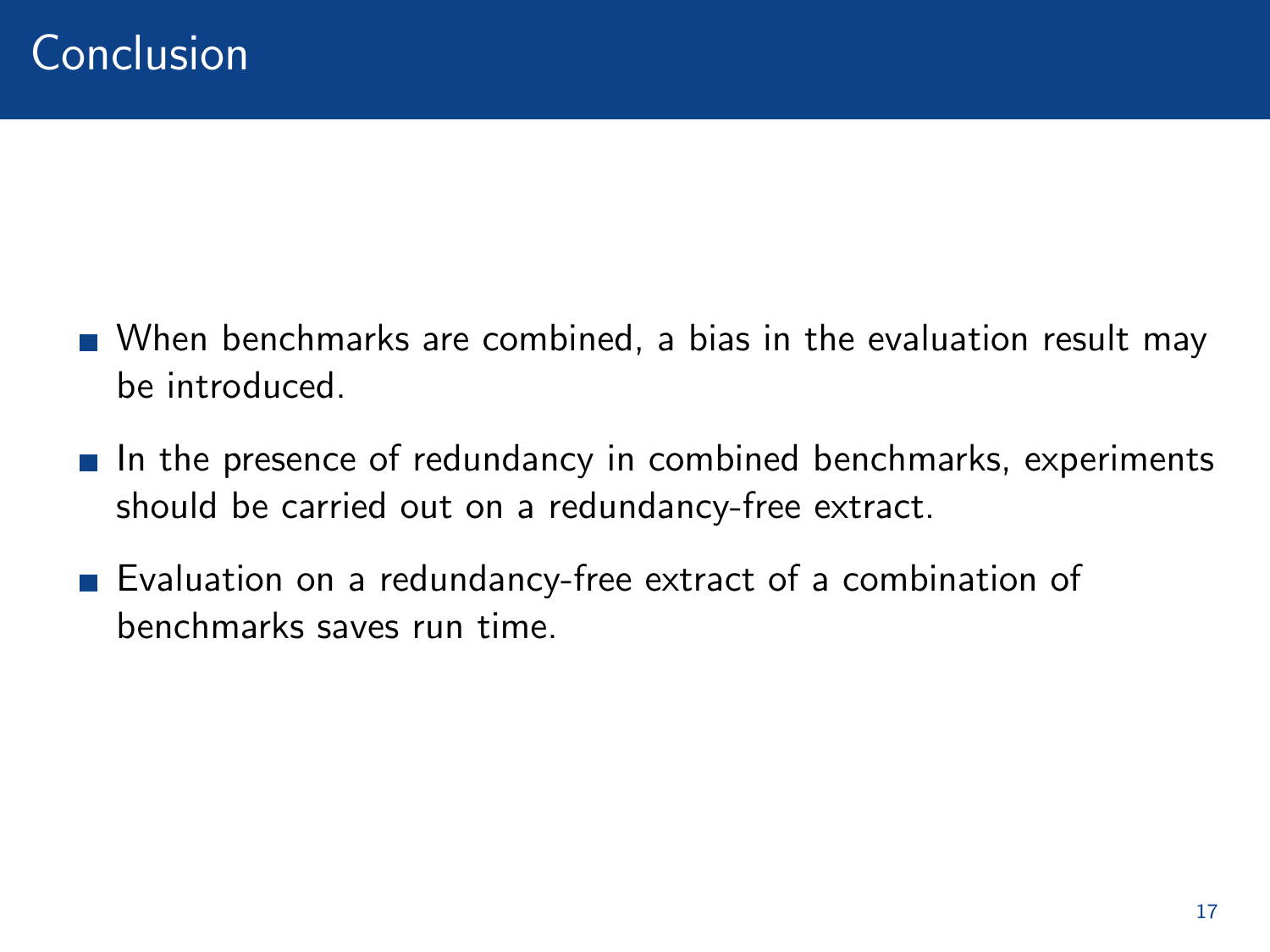- $\blacksquare$  investigate the suitability of different features for identifying redundancy in benchmarks
- adapt the presented method to other problems, e.g., QBF, MaxSAT, PB, CSP, and AIG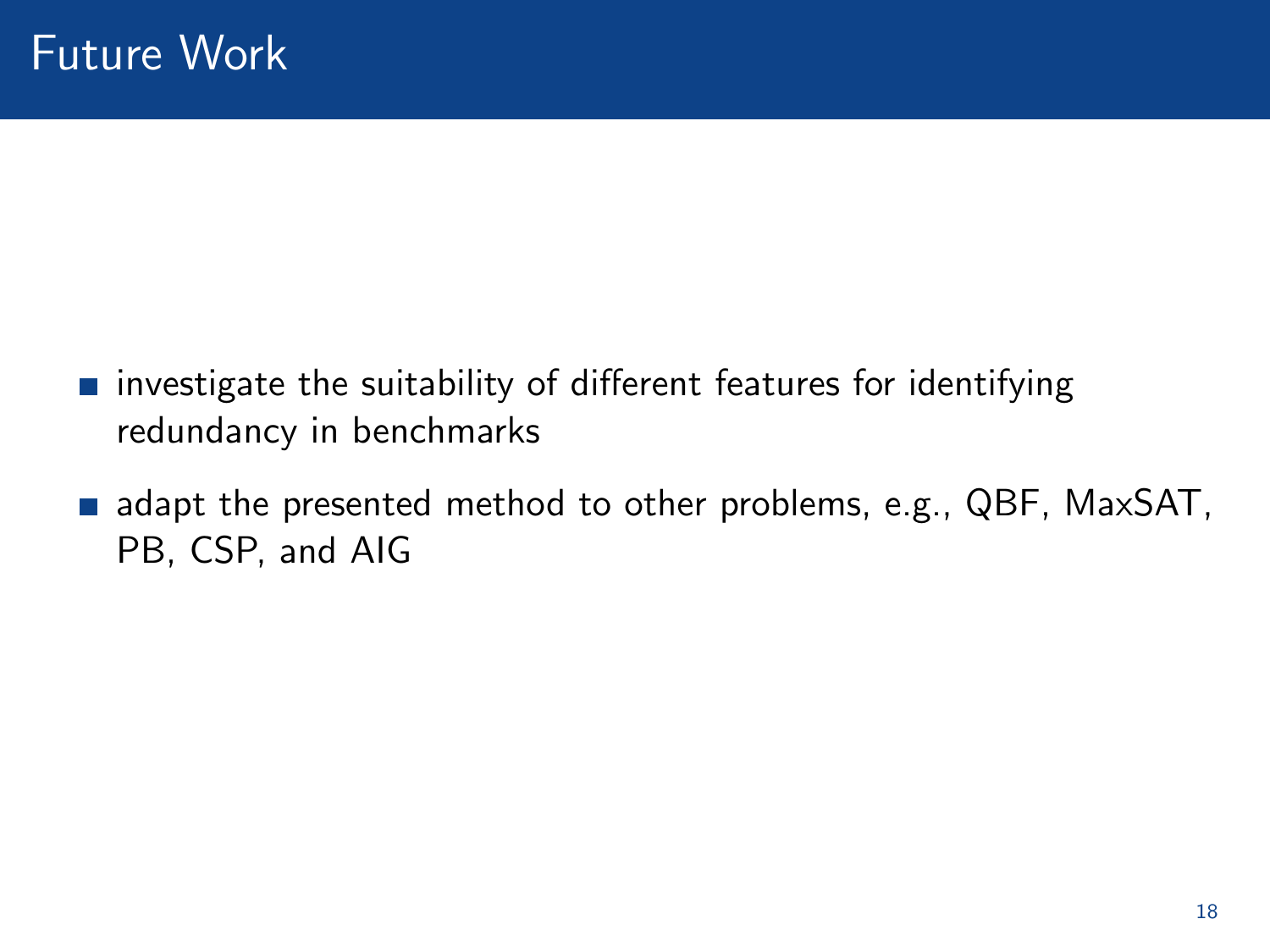#### Better Evaluations by Analyzing Benchmark Structure

# Thank you for your attention